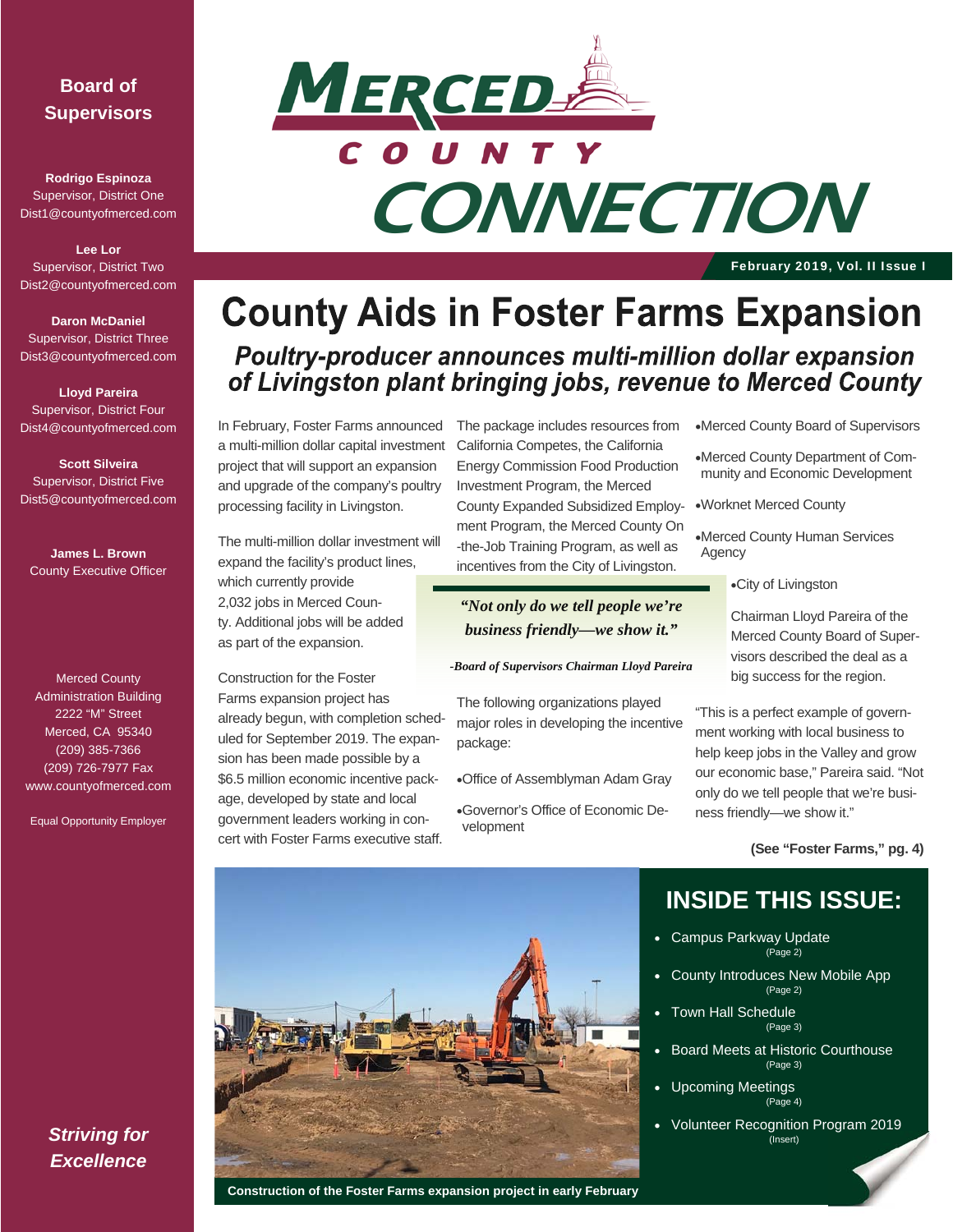

**An aerial shot of the progress made on Segment II of the Campus Parkway Project** 

## **Campus Parkway Continues to Progress, Remains on Schedule**

Segment II of the Campus Parkway project is more than 60 percent complete and remains on track to be finished in the first quarter of 2020. Current work involves widening Highway 140 and constructing the foundation for a bridge over Highway 140.

The overall Campus Parkway project includes the construction of a four-lane expressway from Highway 99, connecting to Highway 140, and extending to

Yosemite Avenue. Segment I from Highway 99 to Childs Avenue is complete. Segment II will extend the expressway to Highway 140, and Segment III will extend it to Yosemite Avenue.

Once finished, Campus Parkway will complete the south-eastern portion of the "Merced Loop System," which will circle the City of Merced and connect surrounding communities, including the City of Atwater (see image below).



## **There's an App for That...**

#### *County mobile app aims to improve service delivery*

This month, Merced County launched a new mobile application for iPhone and Android devices.

The mobile app will afford County residents easier access to services when they're on the go, including:

- Pothole reporting
- Hazard reporting
- Meeting agendas
- Bill payment
- Facility rentals
- County directory
- Calendar
- News, notifications and alerts

To get the app on an Android/ Google Play, search "Merced County" and download. For iPhones, download the "Civic Plus" app, open it and search "Merced County."

There is no charge to use the County's mobile app. Carrier data charges may apply when downloading or accessing an app.

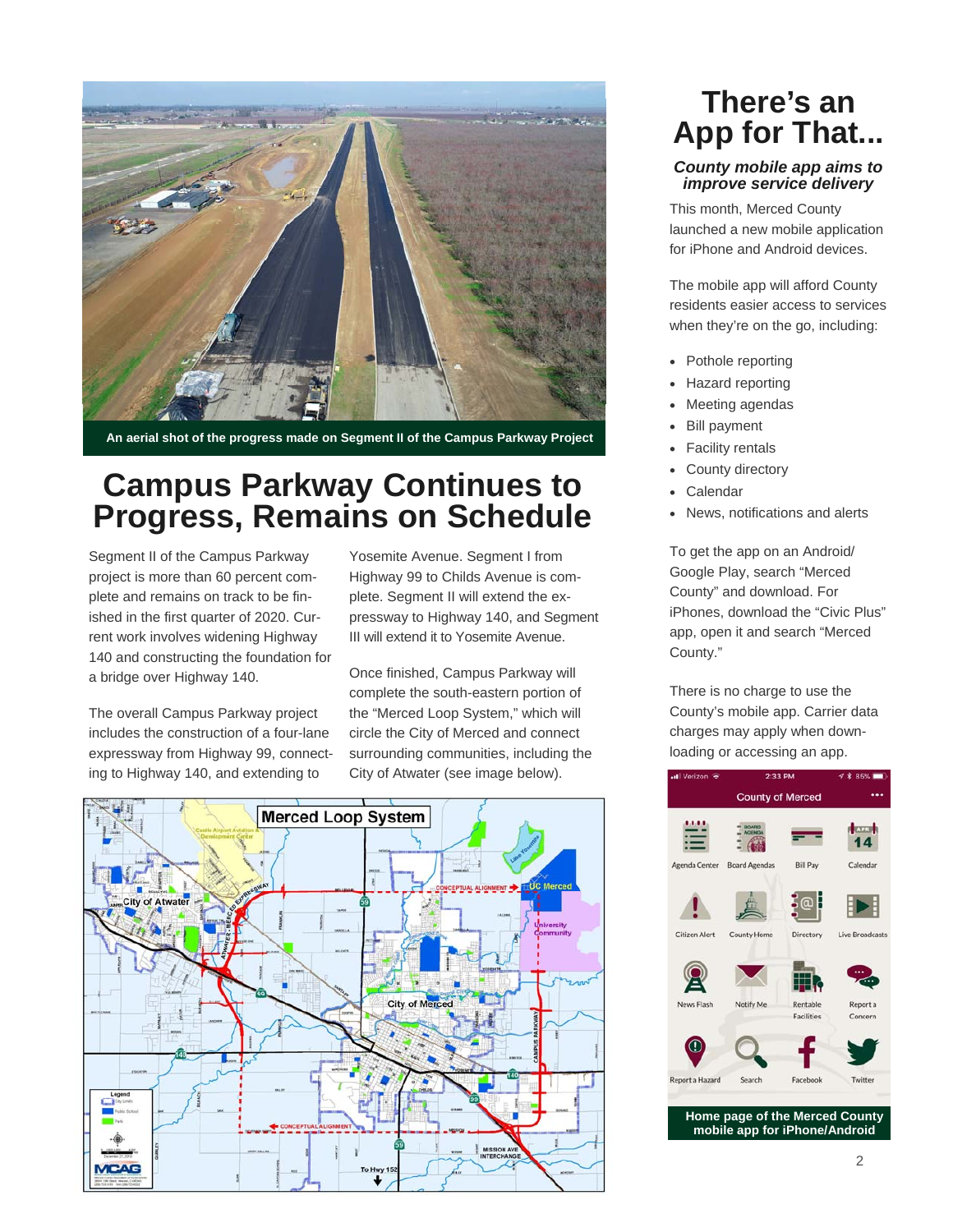## **Town Halls!**

*Beginning in March, Merced County will host 10 separate town hall meetings to provide updates on County business and engage in discussions with constituents. Here's the schedule:* 

#### **District 1**

**Wednesday, May 15 @ 6 p.m.**  Planada Community Center: 9167 E. Stanford Ave., Planada

#### **District 2**

**Tuesday, May 7 @ 6 p.m.**  County Administration Building 2222 M St., Merced

#### **District 3**

**Wednesday, March 27 @ 6 p.m.**  Stone Ridge Christian H.S. 2738 Dan Ward Road, Merced

**Thursday, March 28 @ 6 p.m.**  McSwain School Gymnasium 926 Scott Road, Merced

**Tuesday, April 2 @ 6 p.m.**  Atwater VFW 1390 Broadway Ave., Atwater

#### **District 4**

**Monday, March 4 @ 6 p.m.**  Hilmar Community Center 20079 W. Falke St., Hilmar

**Tuesday, March 26 @ 6 p.m.**  Delhi High School Gymnasium 16881 Schendel Ave., Delhi

**Wednesday, April 3 @ 6 p.m.**  Winton Community Hall/VFW 7091 W. Walnut Ave., Winton

**Monday, April 29 @ 6 p.m.**  Gustine City Hall 352 Fifth St., Gustine

#### **District 5**

**Thursday, March 14 @ 6 p.m.**  Romero Elementary School 13500 Luis Ave., Santa Nella



**Jerry O'Banion embraces former Assemblyman Sal Cannella, father of former State Senator Anthony Cannella, during a Dec. 18 Board meeting at the Courthouse Museum** 

## **Board Meeting at Historic Courthouse Ushers in New Era for Merced County**

The Board of Supervisors held its final meeting of 2018 at the historical Merced County Courthouse Museum—a fitting venue to both wrap up the year and see off former District 5 Supervisor Jerry O'Banion, who retired after 28 years of service on the Board.

The meeting was moved to the Courthouse Museum due to renovations that were taking place in the usual Board Chambers at the County Administration Building. The work, which is now complete, allowed for both ADA improvements and security upgrades.

More than 100 people turned out for the Board meeting at the Courthouse Museum. This was the first time the Board of Supervisors met at the "old courthouse" in nearly 70 years.

The Board of Supervisors' Offices were previously housed in the old courthouse at the corner of 21st and N streets from 1875 to 1950. In 1950, the court and

various County services were moved to the courthouse that now stands at the corner of 21st and M streets. The current County Administration Building at 2222 M St. in Merced was constructed in 1975.

The Dec. 18 meeting at the Courthouse Museum brought an appropriate end to the career of District 5 Supervisor Jerry O'Banion, who served for seven terms on the Board of Supervisors.

The 2019 Board of Supervisors, which includes O'Banion's successor for District 5—Scott Silveira—has big plans for 2019 and beyond. For a recap of 2018 and a preview of what's to come, be sure to watch the "Merced County Board of Supervisors Year-in-Review" video on the County's Facebook page, Twitter page or YouTube channel.

> **Year in Review Video: Facebook.com/MercedCounty**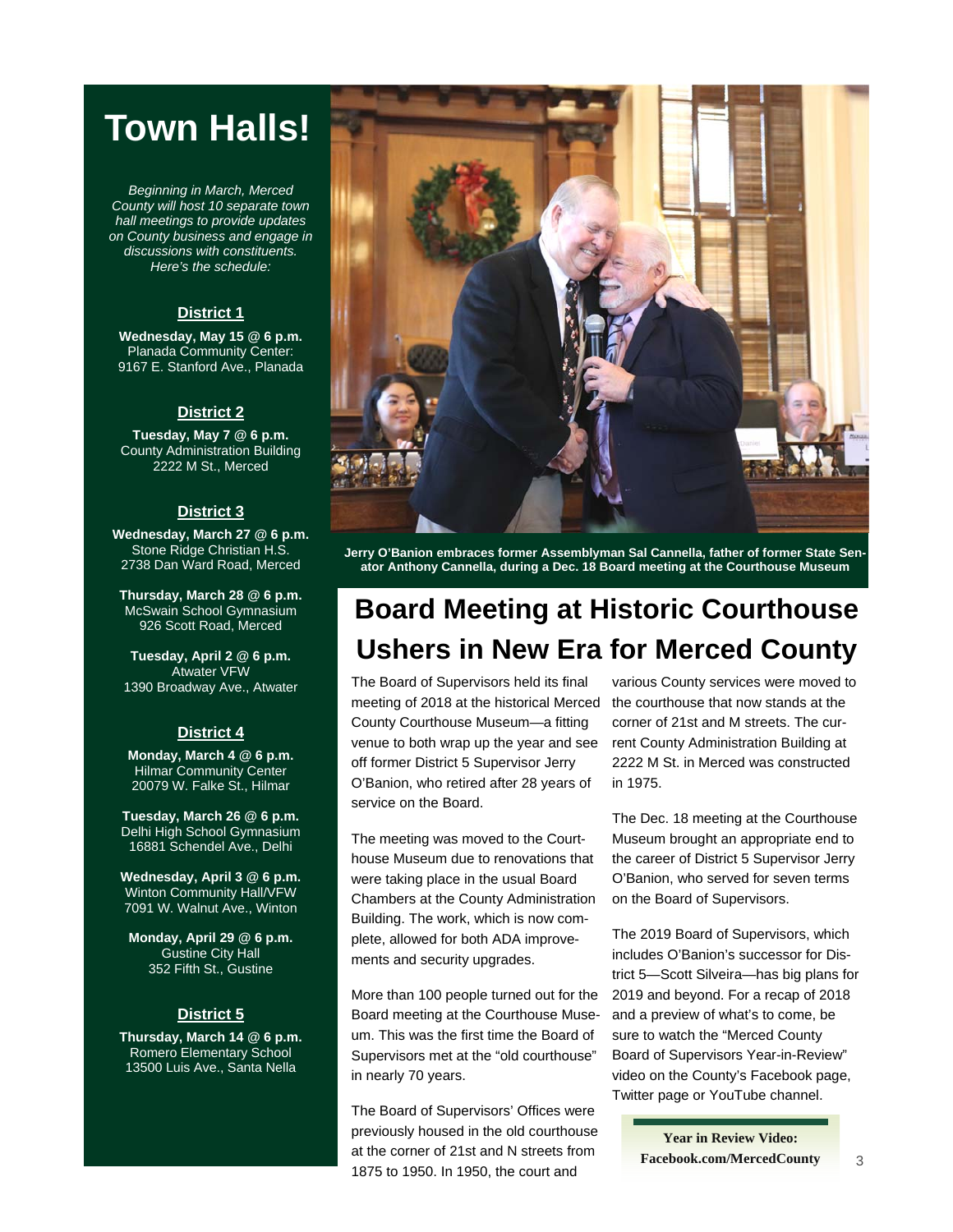# **Foster Farms**

**(Continued from pg. 1)** 

Vice-Chairman Rodrigo Espinoza, who represents Livingston as the District 1 Supervisor for Merced County, said Foster Farms is critical for employment opportunities in the community.

"The expansion of a local company that employs more than 2,000 people is of particular importance in a community where every job and source of revenue counts," Espinoza said. "I would like to personally thank the Merced County Community and Economic Development team for spearheading this multi-agency effort and working so hard to create a competitive incentive package."

While several agencies had a hand in it, the

incentive package that prompted the expansion was organized by the Merced County Department of Community and Economic Development and its Director, Mark Hendrickson.

"This investment by Foster Farms is a major win for the entire Merced County community," said Mark Hendrickson, Director of Community and Economic Development for Merced County. "I'm quite proud of the facilitative role my organization played and wish to congratulate each of our partners who worked at the speed of business to support their effort."

**NATALANAS** Foster Farms executives said they expect the expansion to allow for future growth and diversification of its customer mix on the West Coast.

It first opened its Livingston plant in 1959.

#### **Common Contacts**

**Board of Supervisors**  209-385-7366 **Behavioral Health** 

209-381-6800

**Community and Economic Dev.**  209-385-7654

> **County Clerk**  209-385-7502

**Elections/Registrar of Voters**  209-385-7541

> **Fire Department**  209-385-7344

**Human Resources**  209-385-7682

**Human Services Agency**  209-385-3000

> **Library (Main)**  209-385-7484

**Public Works**  209-385-7602

**Sheriffs Office**  209-385-7451 (Main Jail) 209-385-7369 (Coroner) 209-385-7436 (Animal Control)

> **Recorder**  209-385-7627

# **UPCOMING MEETINGS:**

#### **Board of Supervisors**

 February 26, 2019 March 12, 2019 March 26, 2019 April 9, 2019 April 16, 2019 May 7, 2019

\*Regular Board of Supervisors meetings are held on scheduled Tuesdays at 10 a.m., unless otherwise specified. Meetings are held in the Board Chambers located in the County Administration Building at 2222 M Street, Third Floor, Merced, CA 95340.

**Follow Merced County on:** 

#### **Planning Commission**

 February 27, 2019 March 13, 2019 March 27, 2019 April 10, 2019 April 24, 2019 May 8, 2019

\*Regular Planning Commission meetings are held on the second and fourth Wednesday of each month (with the exception of December) at 9 a.m. in the Board Chambers located in the County Administration Building at 2222 M Street, Third Floor, Merced, CA 95340.



#### **Municipal Advisory Councils**

**Delhi MAC meetings:** 

7 p.m. second Thursday of the month, 16091 Locust St., Delhi

**Franklin-Beachwood MAC meetings:**  6 p.m. fourth Wednesday of the month, Franklin Elementary on Franklin Road

**Hilmar MAC meetings:**  6 p.m. fourth Monday of the month. 20077 Falke St., Hilmar

**Le Grand MAC meetings:**  7 p.m. first Monday of the month, 13038 E. Jefferson St., Le Grand

**McSwain MAC meetings:**  7 p.m. fourth Thursday of the month, 926 N. Scott Road, Merced

**Planada MAC meetings:**  6 p.m. first Wednesday of the month, 9167 Stanford Ave., Planada

**Snelling MAC meetings:**  6:30 p.m. second Wednesday of the month, Old Snelling Courthouse, SR 59, Snelling

**Winton MAC meetings:**  7 p.m. third Tuesday of the month, 7091 W. Walnut Ave., Winton